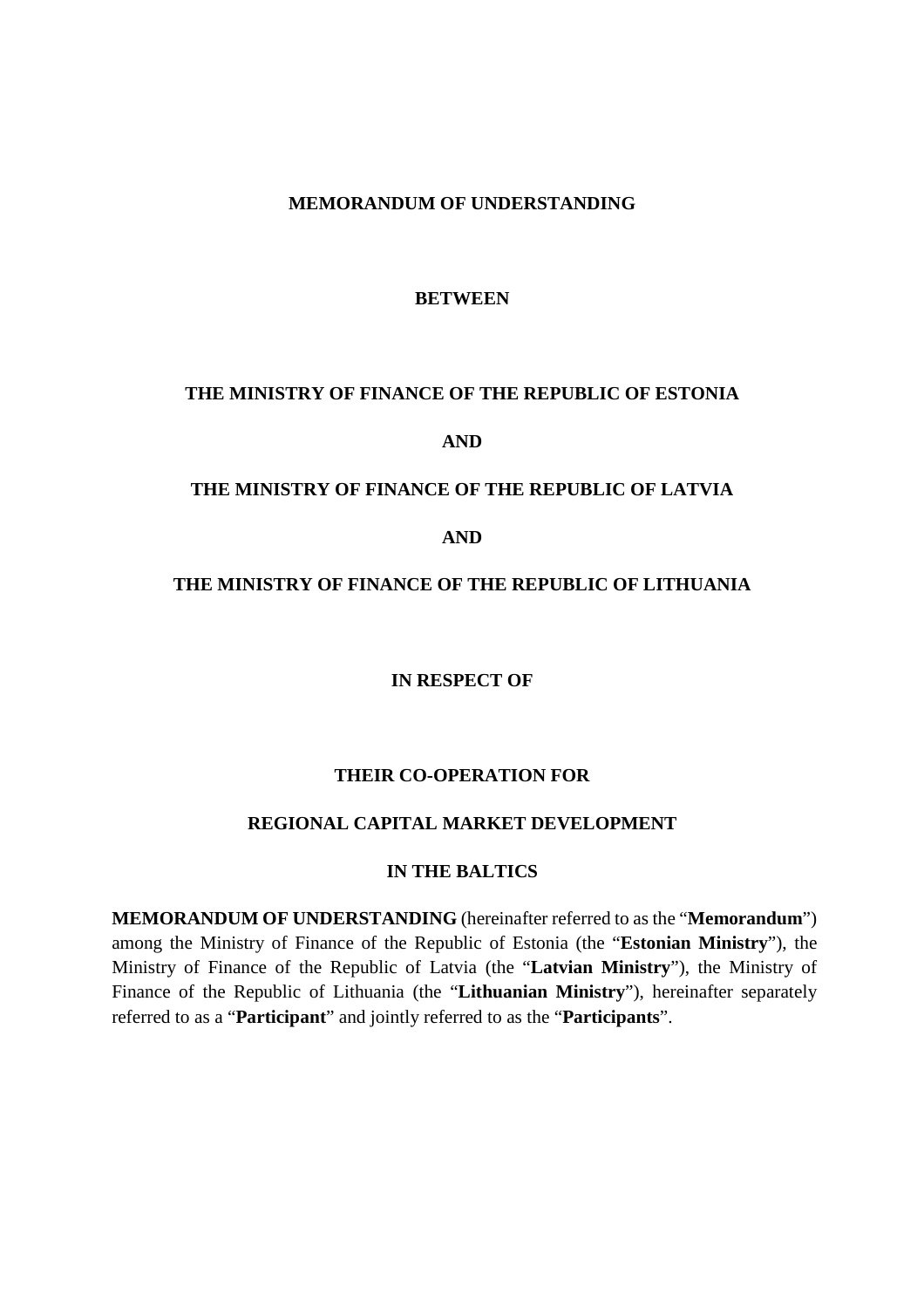**WHEREAS** the European Commission's top priority is to strengthen the EU economy and stimulate investment to create jobs, through the Capital Markets Union it will support economic and social convergence and help absorb economic shocks. This will be achieved by facilitating cross border investments and by breaking down investment barriers and harmonising member state capital markets;

**WHEREAS** the Participants recognise the importance of developing regional capital market in the Baltic states and are committed to analyse and implement reforms that would increase the capacity of regional capital market to engage in intermediate finance and bring sustainable economic growth;

**WHEREAS** the Participants recognise the support from the European Commission and the European Bank for Reconstruction and Development (the "EBRD") under the Structural Reform Support Programme ("SRSP") and Local Currency and Capital Market Development ("LC2") Initiative respectively;

**WHEREAS** the Participants are acting within their respective competences and in accordance with the international obligations of their States and legislation valid in the territory of their States;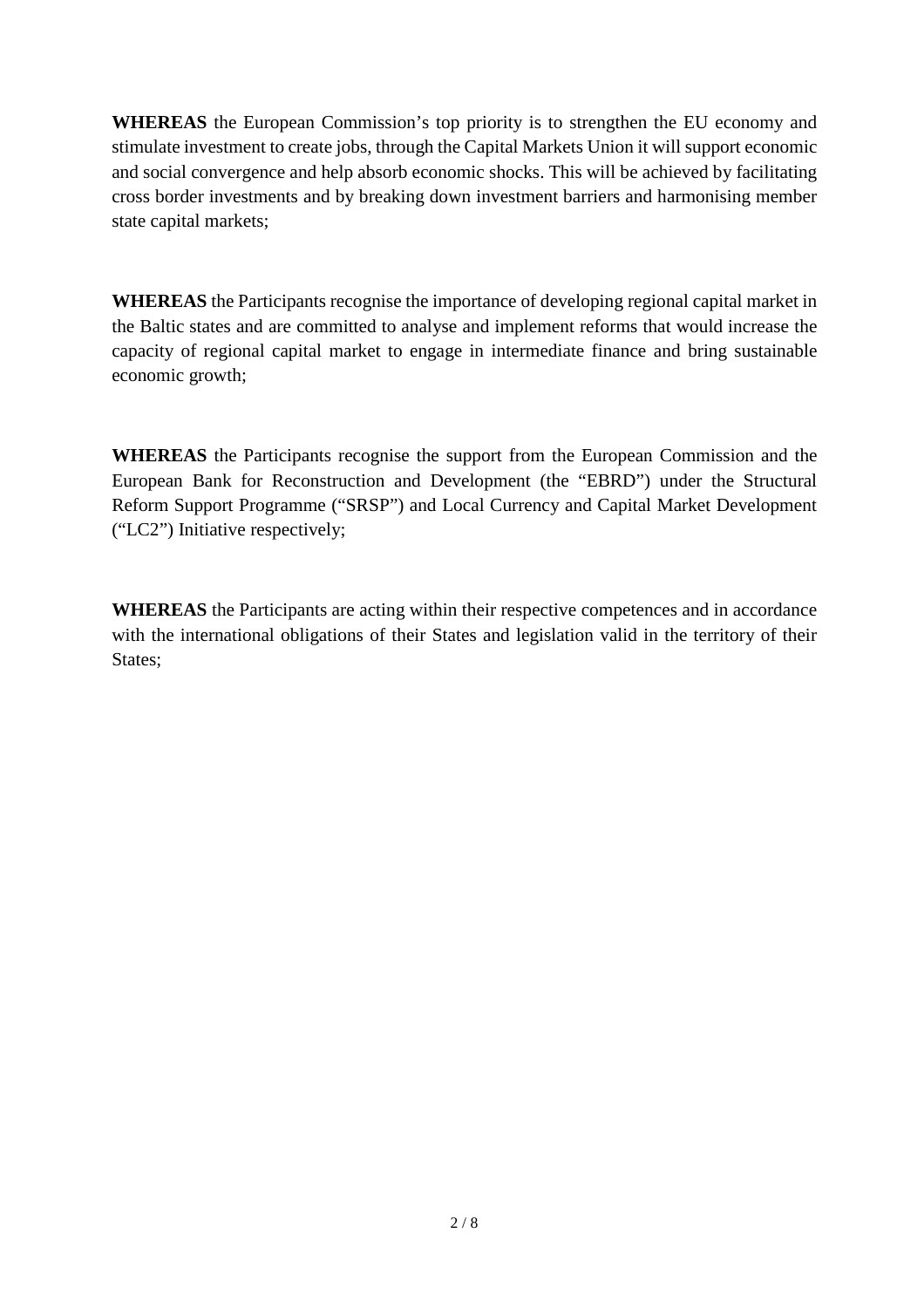The Participants have come to the following understanding:

## **Article 1 - Objectives**

The Estonian Ministry, the Latvian Ministry and the Lithuanian Ministry recognise the importance of the development of the capital market and a stronger institutional framework to handle the cross border challenges in the Baltic States.

The development of a vibrant regional capital market is crucial to long-term financial stability as it allows for raising capital and providing liquidity in a safe manner without reliance on a frequently constrained financial sector.

The Participants desire to co-operate in developing a deeper and more efficient regional capital market.

# **Article 2 - Co-operation and creation of the Action Plan**

The Participants will confirm their commitment to developing the regional capital markets in the Baltics through strengthened co-operation with each other.

The Participants will co-operate on design and implementation of measures for the development of capital markets, including a supply side (for example new instruments like covered bonds and securitisation), a demand side and the market infrastructure.

The indicative and nonexclusive list of possible co-operation areas is specified in the Annex to this Memorandum. The Participants will further create a detailed Action Plan for the capital market development, based on the points identified in Annex 1, or any other priorities agreed by the Steering Committee.

The Participants will seek to prioritise these development actions and take specific steps for to implement the measures on key priorities, as agreed between Participants.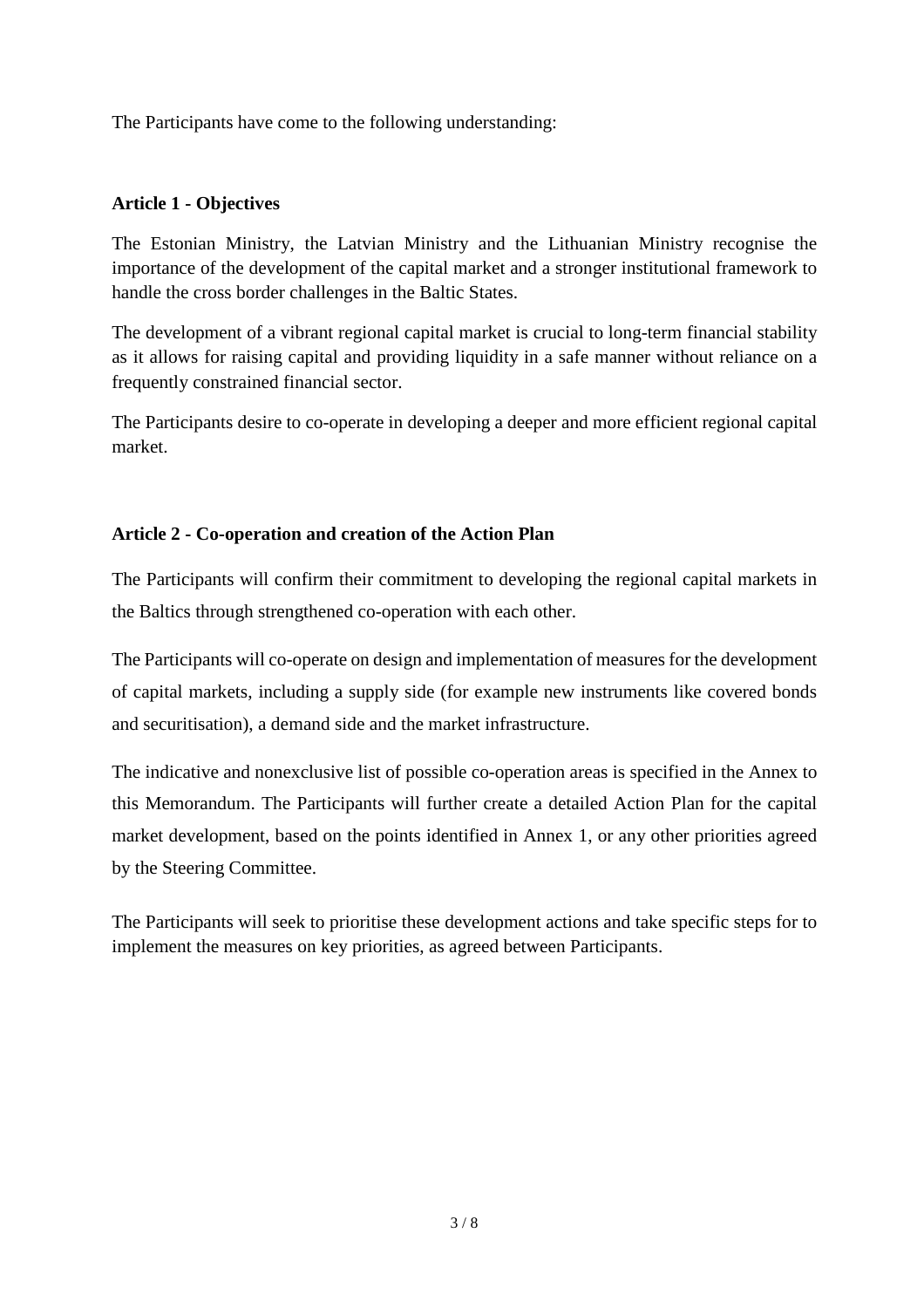The Participants will create a Steering Committee representing the Estonian Ministry, the Latvian Ministry and the Lithuanian Ministry to roadmap the co-operation, and track its progress. The role of the Steering Committee will be twofold: (i) to oversee the progress of the implementation of this Memorandum; and (ii) to work on fostering its implementation and particular projects.

Such Steering Committee will meet once a year, as a minimum, and the meeting place shall alternate among the Participants. The time and details of the Steering Committee meetings and procedures will be set out by the Participants.

The Participants may apply for technical assistance/co-operation to assist with the implementation of the above-listed measures, including from third parties such as the European Commission, the EBRD or any other relevant institutions.

For the requests to the European Commission, the Participants understand that the European Commission will assess requests for technical support in line with the SRSP.

## **Article 3 - Communications**

Any notice or other communication to be given or made under this Memorandum will be addressed and sent to the following contact points or to such other address as any Participant may designate by notice to the other Participants:

# **For the Estonian Ministry:**

Address: Suur-Ameerika 1, Tallinn 10122, Estonia

Attention of: Kaarel Eller (Financial Markets Policy Department)

Fax: (+372) 611 3664

Email: info@rahandusministeerium.ee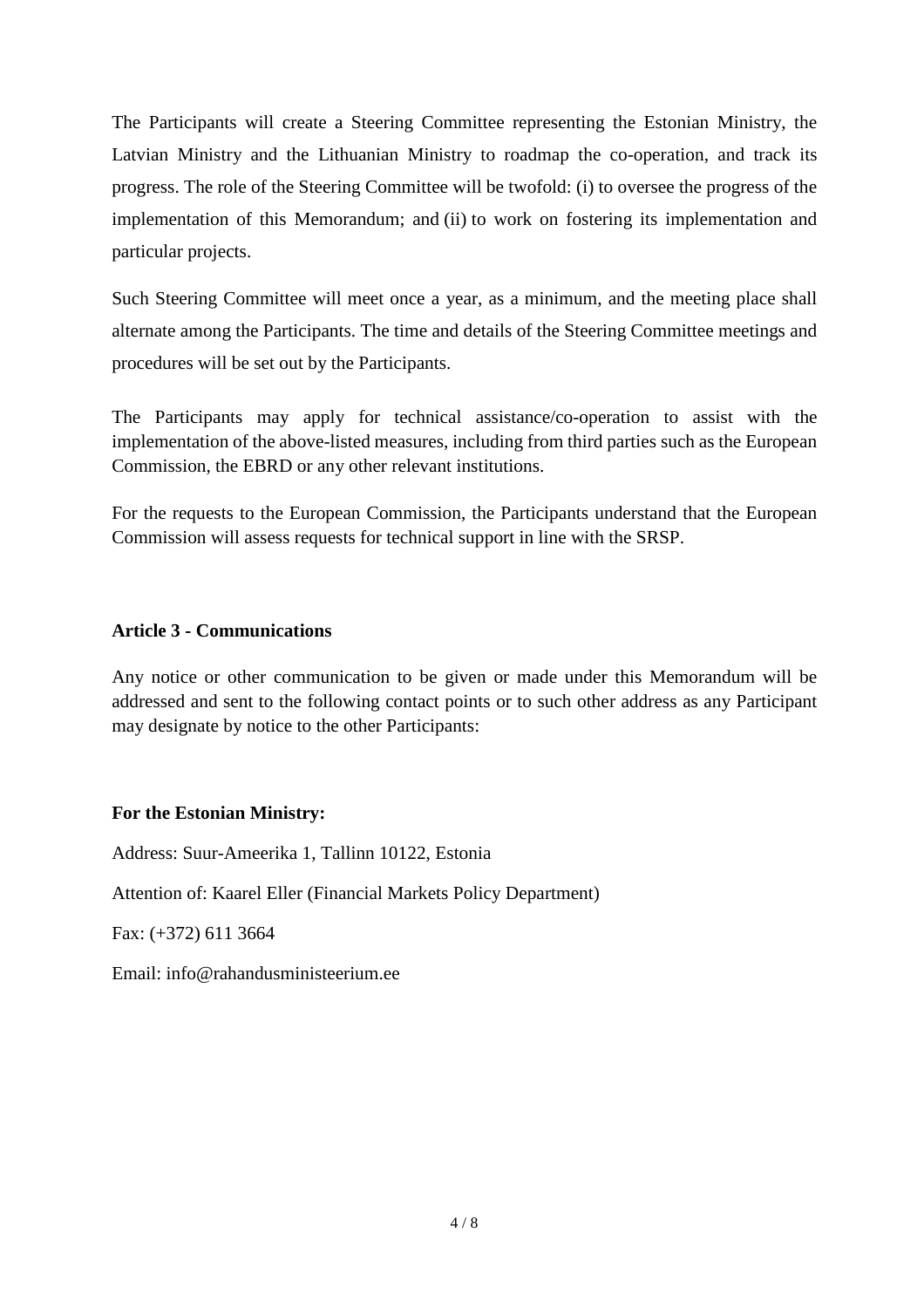## **For the Latvian Ministry:**

Address: Smilšu iela 1, Rīga, LV- 1919, Latvia Attention of: Imants Tiesnieks (Financial Markets Policy Department)

Fax: (+371) 6 709 5503

Email: pasts@fm.gov.lv

## **For the Lithuanian Ministry:**

Address: Lukiškių Str. 2, 01512 Vilnius, Lithuania Attention of: Lora Gogelytė (Financial Markets Policy Department)

Fax: (+ 370) 5 279 1481

Email: finmin@finmin.lt

## **Article 4 - Final Provisions**

This Memorandum reflects the views and intentions of the Participants to co-operate on a nonexclusive basis, expressed in good faith but without the creation of any legal obligation or the incurrence of any liability on the part of any of them. Nor shall any third party obtain any legal benefit from this Memorandum.

It is understood and agreed that nothing in this Memorandum will constitute, or be construed as, an offer, promise or undertaking by either Participant to finance all or part of any activity or project identified in or pursuant to this Memorandum.

Nothing in this Memorandum will limit the right of, or prevent the Participants from entering into memoranda or arrangements with other Participants with respect to any activity, project or area of co-operation covered by this Memorandum.

Any dispute arising out of, or in connection with, the interpretation or application of any provision of this Memorandum will be settled amicably through consultations.

This Memorandum will become effective on the date it is signed by all of the three Participants and will remain in effect until any Participant notifies the other Participants in writing of its intention to terminate this Memorandum. In such case, this Memorandum will terminate ninety (90) days after receipt of such notice by the corresponding Participant.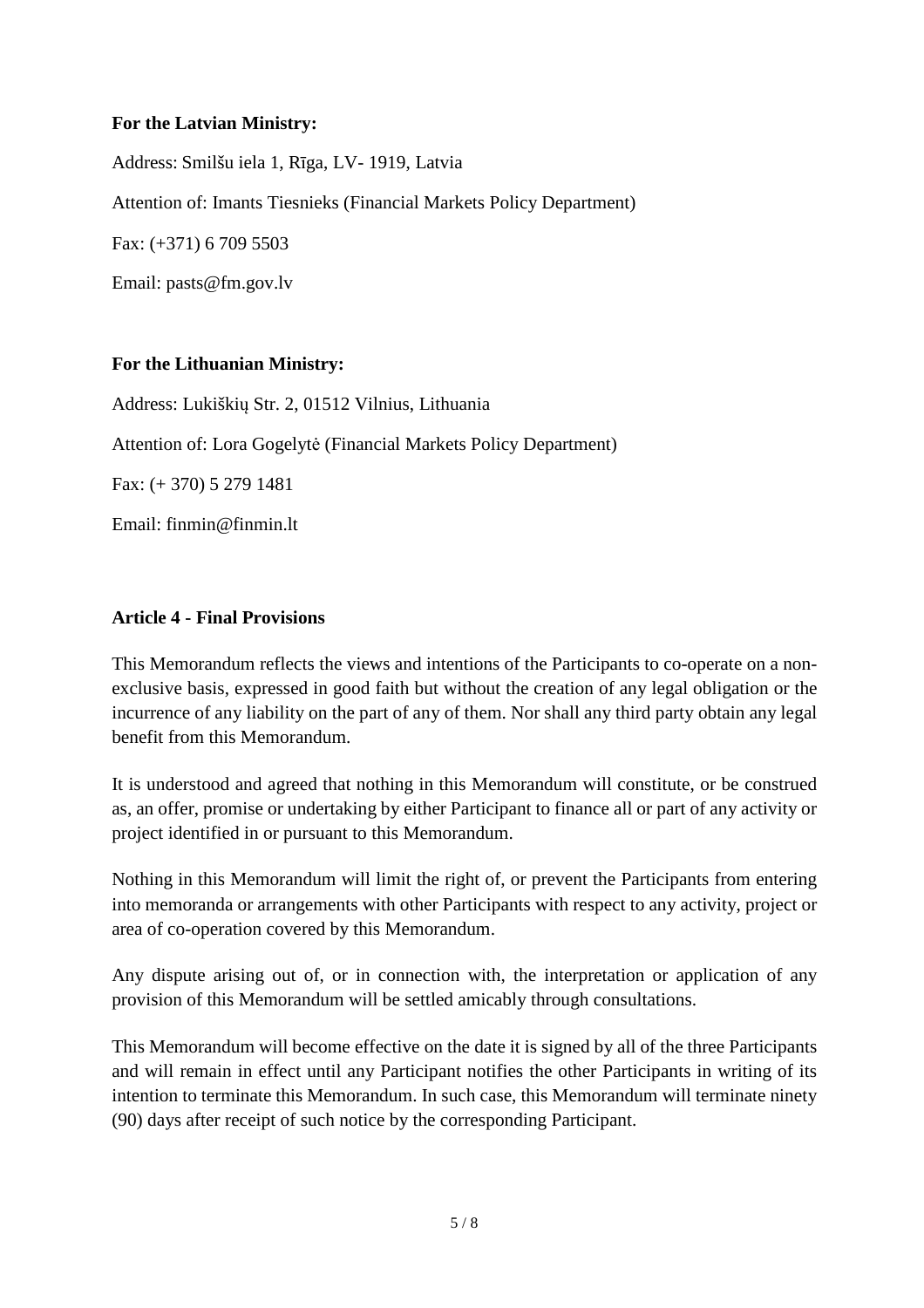**IN WITNESS WHEREOF,** the Estonian Ministry, the Latvian Ministry and the Lithuanian Ministry each acting through its duly authorised representative, have signed this Memorandum of Understanding in 3 originals, in the English language.

# **FOR THE MINISTRY OF FINANCE OF THE REPUPLIC OF ESTONIA:**

 $\mathbf{By:}$ 

Name: Toomas Tõniste

Title: Minister of Finance of the Republic of Estonia

Date: 6. November 2017

# **FOR THE MINISTRY OF FINANCE OF THE REPUPLIC OF LATVIA:**

 $\mathbf{B} \mathbf{y}$ :

Name: Dana Reizniece-Ozola

Title: Minister of Finance of the Republic of Latvia

Date: 6. November 2017

# **FOR THE MINISTRY OF FINANCE OF THE REPUPLIC OF LITHUANIA:**

By: \_\_\_\_\_\_\_\_\_\_\_\_\_\_\_\_\_\_\_\_\_\_\_\_\_\_\_\_\_

Name: Vilius Šapoka

Title: Minister of Finance of the Republic of Lithuania

Date: 6. November 2017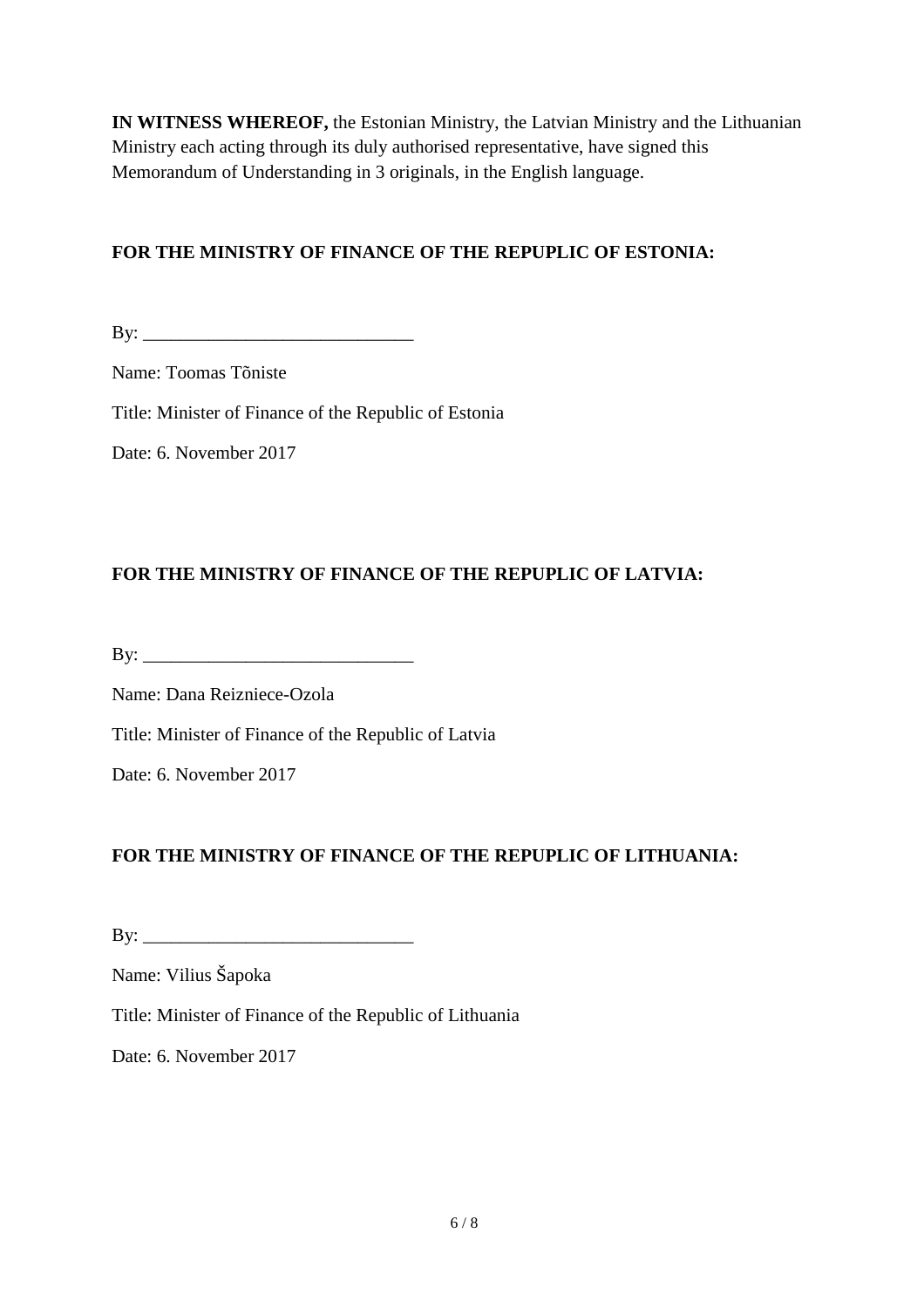# **IN RESPECT OF**

# **THEIR CO-OPERATION FOR REGIONAL CAPITAL MARKET DEVELOPMENT IN THE BALTICS**